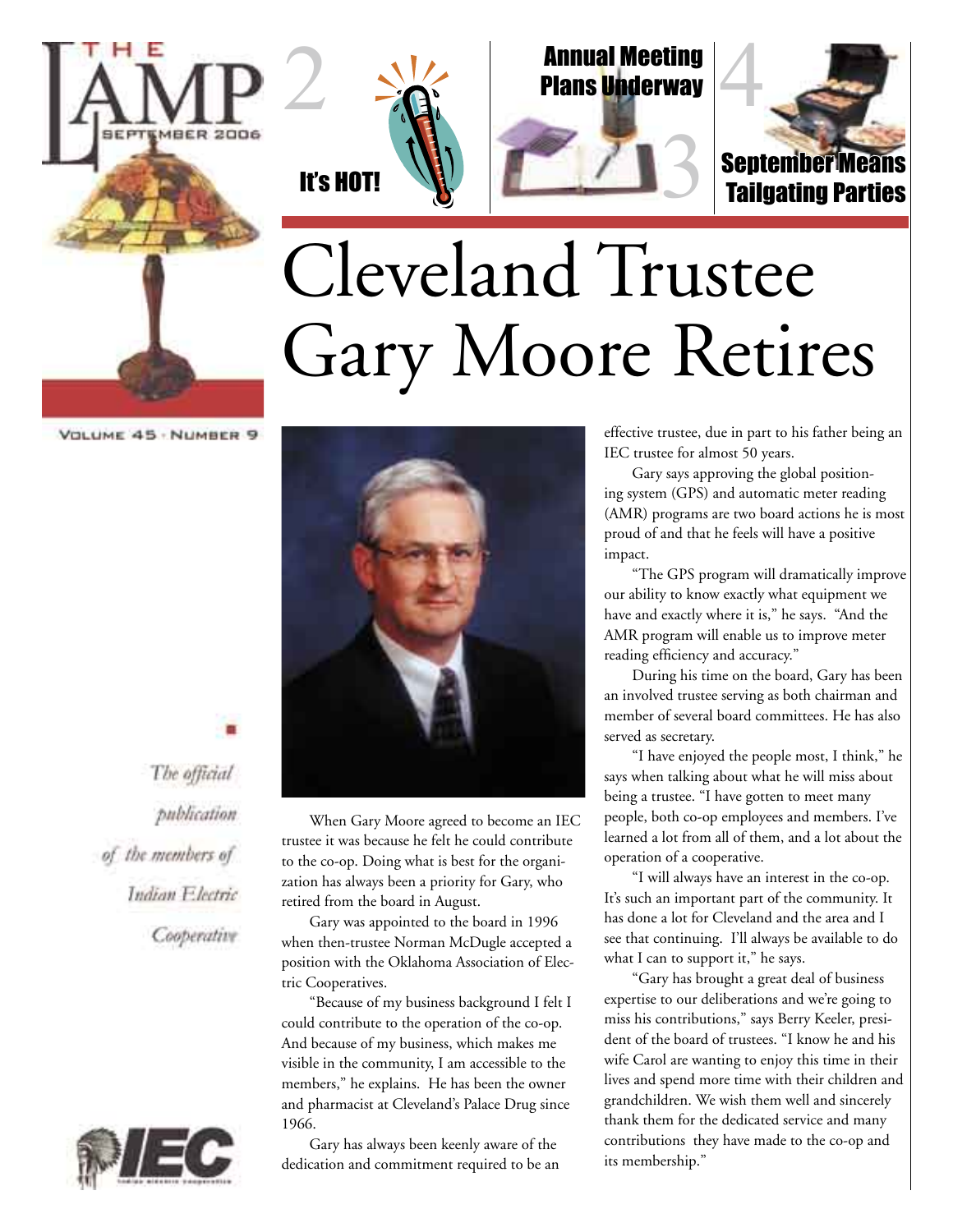Cowboy Hats & Hard Hats

## Hot, Hot and Hotter

"I saw a dog chasing a cat and both were walking!"

"Oklahoma farmers are feeding their cows ice cubes so they don't give powdered milk and ice chips to the chickens so they don't lay hard boiled eggs."

"New thermometers don't go below 70 degrees."

"I saw two trees fighting over a dog!"

These old jokes were funny in June, slightly amusing in July and downright disgusting in August. The local weathermen could take extended vacations and replay the same forecast daily. Hot, sunny and dry seem to be all they forecast. By the time you read this, it will be September and maybe we will have received some much needed moisture and the weather jokes will once again be humorous.

I hope you will mark October 21st on your calendars and plan to attend the IEC annual meeting. It will once again feature a vendor and craft fair, entertainment, attendance prizes and plenty of other door prizes. Congratulations are in order to Dr. Greg Fielding who won re-election to your board of trustees. He represents district 8 which is comprised of Cleveland and the surrounding area. Dr. Fielding has ably served on the board since being elected in 1994, serving as president in 2002 and 2003. The district 8 meeting was held at IEC headquarters on July 21 and it was encouraging to see so many members in attendance for the election. A quorum *by Jack Clinkscale, General Manager*

was present and Dr. Fielding carried a majority vote, so he will serve another three year term.

> Wanda Foster, representing District 5, and Michael Spradling, representing District 2, were re-elected to three year terms with no opponents.

Gary Moore, who had also represented District 8, retired from the board in August. Gary was elected to the board in 1996 and it has been my pleasure to work with him for the past three years. IEC will miss his knowledge and experience and I wish him and his lovely wife Carol all the best in their future endeavors.

#### **INDIAN ELECTRIC COOPERATIVE, INC.**

**Office Hours** 7:30 a.m. – 4:00 p.m. (Monday - Friday) (918) 358-2514

**To Report an Outage** (918) 358-2514 or 1-800-482-2750

**24-hour Service Center**  (918) 295-9520

www.iecok.com

#### **Board of Trustees**

| <b>District 3</b> |
|-------------------|
| <b>District 4</b> |
| <b>District 7</b> |
| <b>District 1</b> |
| <b>District 2</b> |
| District 5        |
| District 6        |
| District 8        |
| District 8        |
| <b>District 9</b> |
|                   |

Jack Clinkscale, General Manager Kay Rabbitt-Brower, Editor

*The Lamp* (USPS 942-940) is published monthly by Indian Electric Cooperative, Inc., P.O. Box 49, Highway 64 Southeast, Cleveland, Oklahoma 74020 for the interest of its membership. Subscription price was \$0.17 per month in 2004. Periodical postage paid at Cleveland, Oklahoma and additional mailing offices.

- Postmaster: Send address changes to The Lamp, P.O. Box 49, Cleveland, OK 74020.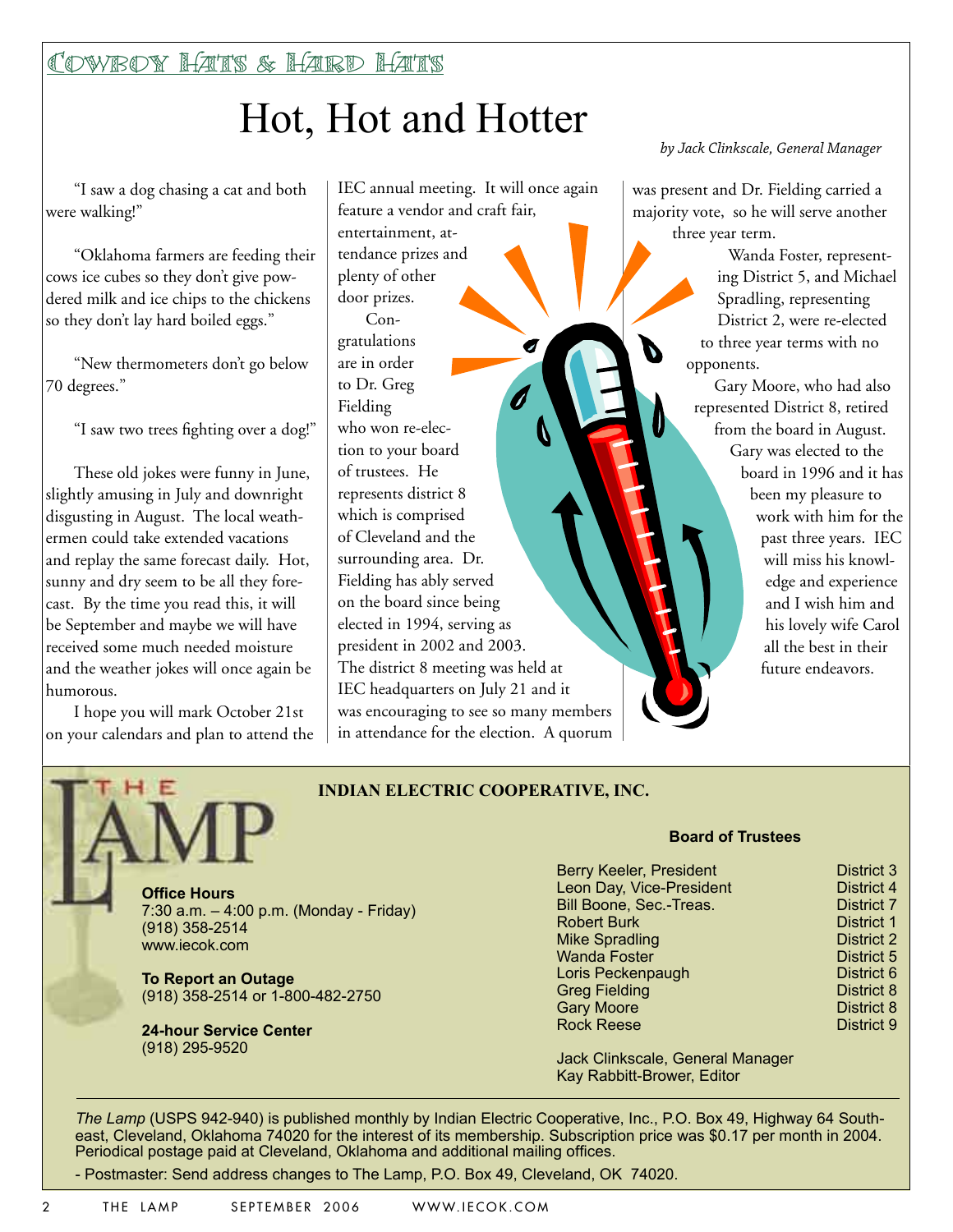# **Mark Your Calendars**

#### *Annual Meeting is Saturday, October 21*

We're busy finalizing all the details for annual meeting, and it's shaping up to be a morning of fun and informative activities.

The morning kicks off with registration at 8:15 a.m. at Cleveland High School. As in the past, members will register their attendance in the school's band room. Registration will remain open until the business session starts at 10 a.m.

This year's registration gift is a folding insulated cooler on wheels with a telescoping handle. It has a 48-can capacity and is blue with black trim and the IEC logo in white. The coolers will be available to the first 800 members who register – one per membership.

Earlier this year, your trustees voted to retire \$235,958 in capital credits. That means members who were receiving electricity from IEC for a portion of 1978 and 2005 will get a capital credit check at annual meeting. The checks will be distributed in classroom 14.

In classroom 15, the youth safety fair will be taking place from 8:15 to 9:45 a.m.

*Continued on page 4.*

### **First Official Notice of Annual Meeting**

Notice is hereby given that the 2006 Annual Meeting of Members of Indian Electric Cooperative, Inc., will be held at 10 a.m. Saturday, October 21, 2006, at the Cleveland High School Gymnasium located in Cleveland, Pawnee County, Oklahoma.

Purpose of the meeting is to act on the following matters:

- 1. Reports of Officers and Trustees;
- 2. Election of Trustees of Cooperative from Districts 2, 5 and 8;

3. All other business that may come before the meeting or any adjournments thereof.

Registration for the 2006 Annual Meeting will commence at 8:15 a.m., Saturday, October 21, and the meeting will be called to order at 10 a.m.

Each membership, whether it is a single membership or a joint membership, shall be entitled to one vote in any matter that may come before the meeting.

Memberships other than residential must present a letter on organization stationery, signed by a recognized official of the organization, indicating the bearer as the official voting representative of the organization. Bearers must present the letters at the time of registration.

Bill Boone, Secretary-Treasurer

## Feeling Blue? Get a Check-Up at the Health Fair

Cleveland Area Hospital will again be conducting a health fair at annual meeting.

Beginning at 8:15 a.m. members can take adavantage of serveral services being offered.

They include:

 fasting lipid panel -\$20 complete metabolic profile - \$20 thyroid stimulating hormone - \$15 prostate specific antigen - \$35.

There is no charge for the finger stick blood sugar test, height and weight check or for depression screening.

Pawnee County Health Department is hoping to be able to offer free flu shots, but a department spokesperson says that won't be known until October.

"We will keep members advised by providing last minute details to area newspapers," says Eulert.

One change this year is that the Hillcrest Mammogram van will not be available.

Anyone with questions about the health fair is encouraged to call CAH at 358-2501, ext. 140.